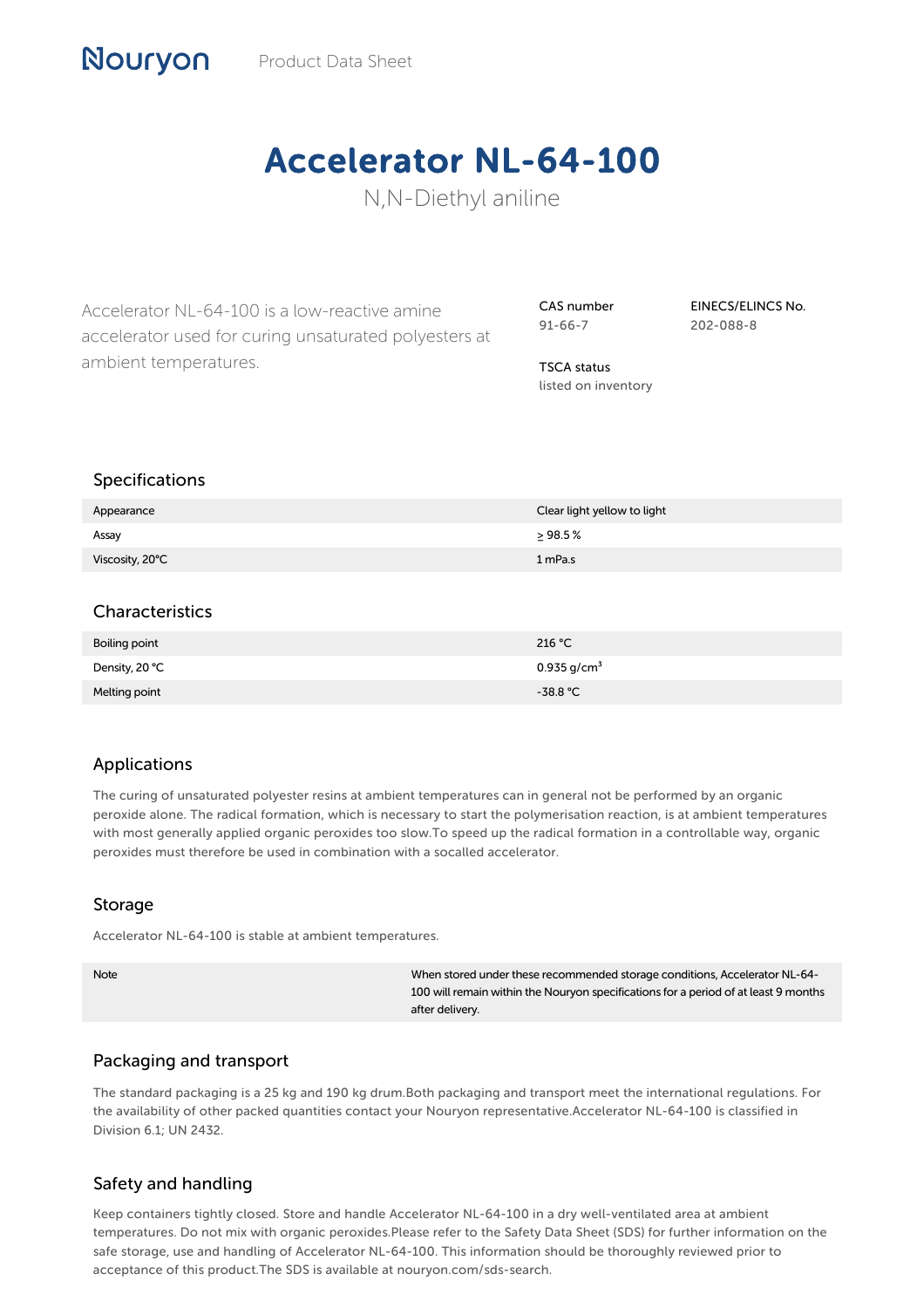## Major decomposition products

In case of fire toxic fumes of N-oxides may be formed.